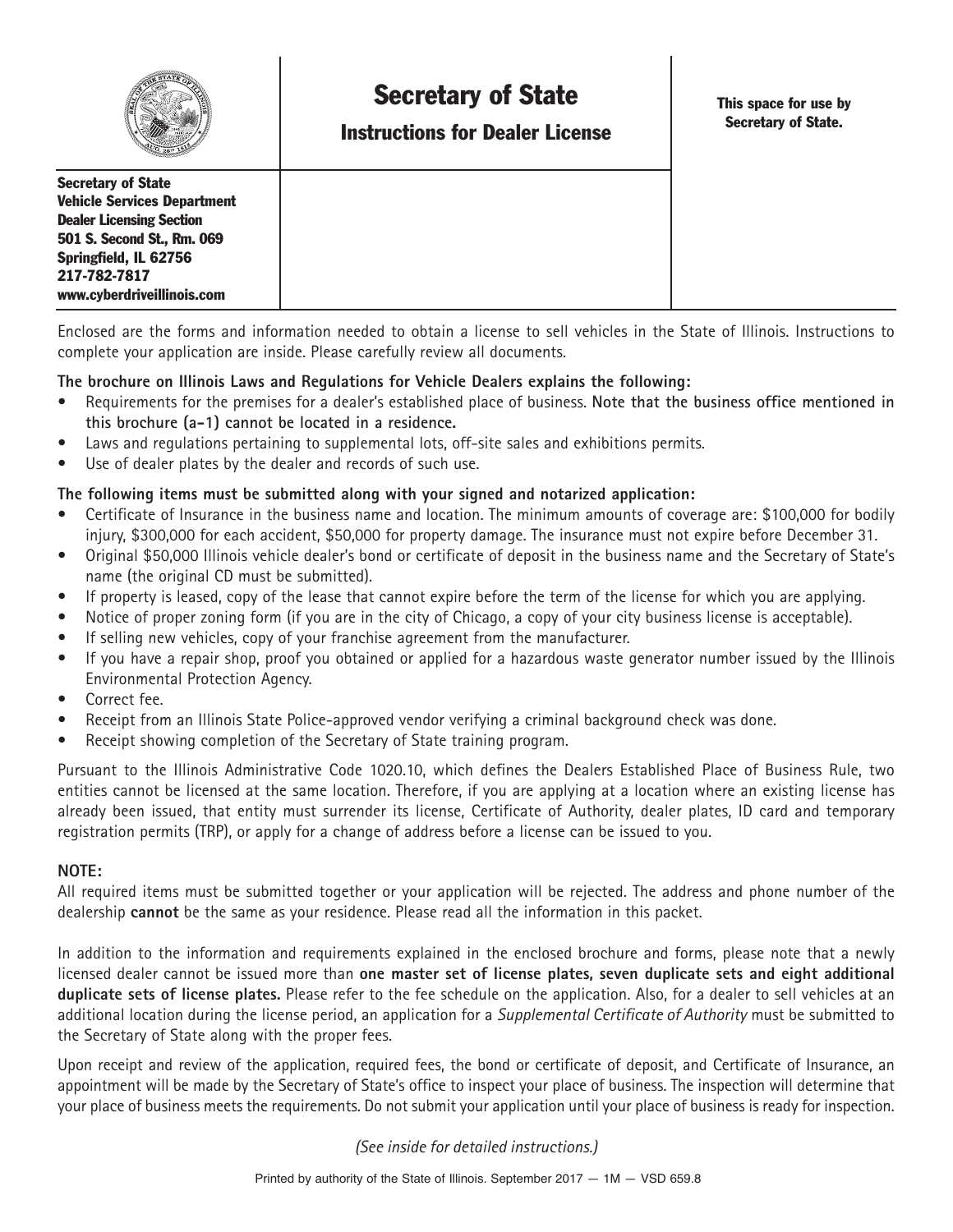# **Instructions for Completing Application**

#### **Section I**

- 1. Check appropriate box for type of license required.
- 2. Insert firm's legal name.
- 3. Insert business address.
- 4. Insert city or town/ZIP code/county.
- 5. Insert retailer's occupational tax number and business telephone.
- 6. Indicate makes of vehicles sold or manufactured (attach a letter of franchise for each make of vehicle).
- 7. Check appropriate box for Type of Business Entity.
- 8-9. List name, residence address, date of birth, driver's license number, street address, city, state, ZIP code for the proprietor, each partner, member or trustee. If a corporation, list names and addresses of all officers, directors and shareholders having a 10 percent or greater ownership in the corporation.
	- Repeat numbers 8 and 9 as needed.
	- If you have any questions on completing this section, please call Dealer Licensing at 217-782-7817.

#### **Section II**

- 1. Check appropriate box to answer question. If "yes" give the license number.
- 2. Check appropriate box to answer question. If "yes" give the year the license was denied, revoked or suspended.
- 3. Check appropriate box to answer question. If "yes" indicate the date of occurrence and give a brief description.
- 4. Indicate if you lease or own the premises where you conduct business. If you lease, submit a copy of your lease agreement.
- 5. Insert dimensions of lot.
- 6. Insert dimensions of building.
- 7. Check appropriate box to answer question.
- 8. Check appropriate box to answer question. If "no" explain.
- 9. Check appropriate box to answer question.
- 10. Check appropriate box to answer question.
- 11. Insert name of garage owner and have signed by garage owner.
- 12. Check appropriate box to answer question.
- 13. List of supplemental places of business, including street address and business telephone number.
- 14. List of supplemental places of business, including city, ZIP code, county.
	- Repeat 13 and 14 as necessary.
- 15. Initial and date, stating that you have fully read, understood and answered all questions truthfully. If you have any questions on completing this section, please call Dealer Licensing at 217-782-7817.

# **Section III**

Read both the *Affidavit* and the *Statement*. Initial and date both documents (Affidavit—line c, Statement—line i) indicating that you fully understand its content. If you have any questions on completing this section, please call Dealer Licensing at 217-782-7817.

# **Section IV**

- 1. Insert the quantity of each individual type fee.
- 2. Insert the amount of each individual type fee.
- 3. Insert check, draft or money order.
- 4. Insert the total of all fees. Do not send currency; remittance must be in the form of a check, draft or money order payable to Secretary of State.

# **Notarization**

- 5. Authorized persons for the firm must sign and date attesting that all the information contained in the documents are true and correct.
- 6-7. To be completed by the notary public. If you have any questions on completing this section, please call Dealer Licensing at 217-782-7817.